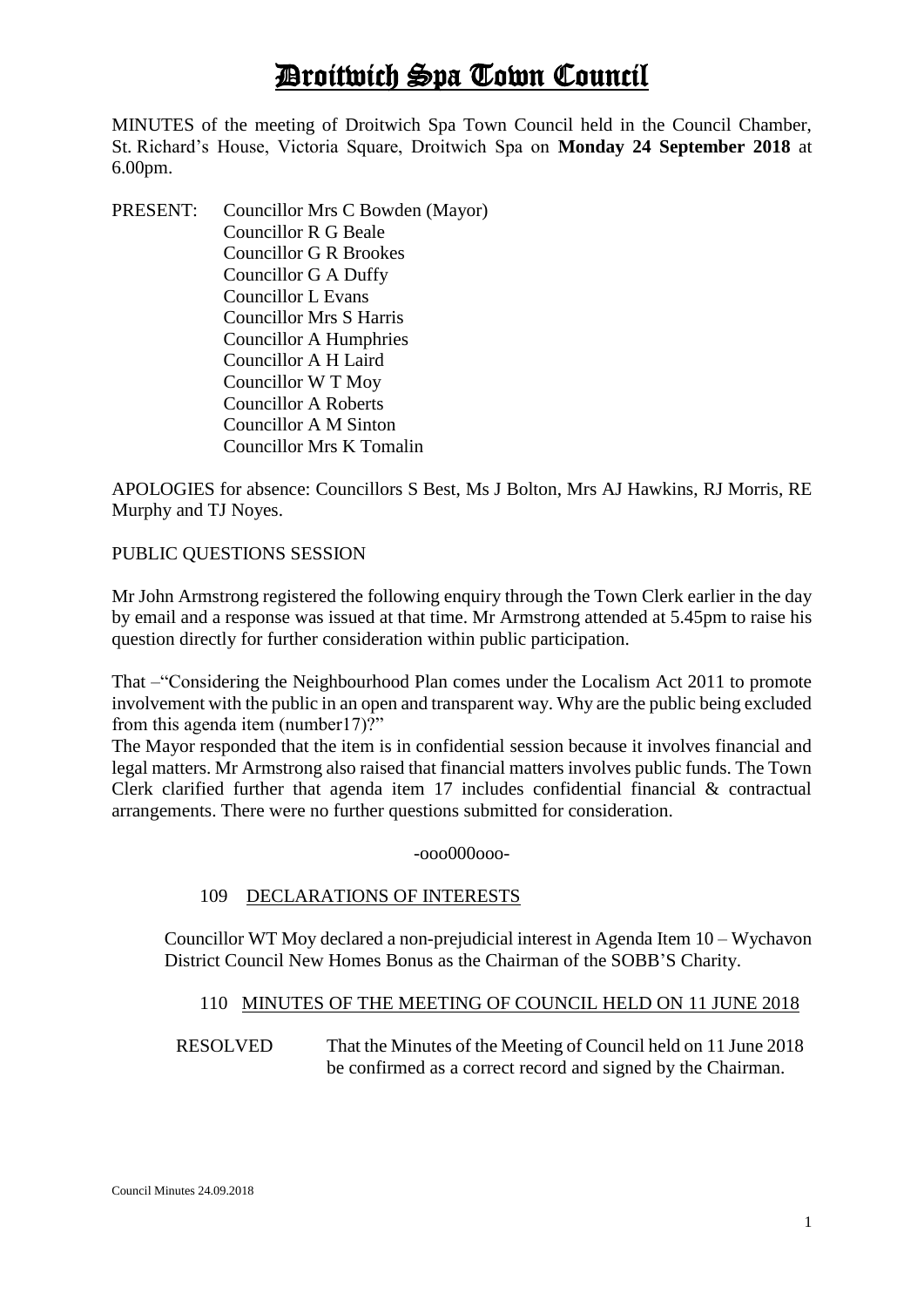# 111 MAYOR'S ANNOUNCEMENTS

Councillor Mrs Bowden reported upon recent events that she had attended, including:

- The Mayoral Charity Fund Raising evening on Saturday 22 September. This was a very successful Line Dancing evening held at the Community Hall. The event was very enjoyable, well attended and successfully raised £813.00 towards this year's Mayoral Charities fund.
- The Horticultural Society Annual Flower Show on 27 August which was well supported by the public and had very impressive displays of flowers and fruits & vegetables despite the very hot summer
- The official opening of the Café Delicieux on Queen Street on 18 August.
- The Salt Fest on the 8 September which was very well attended despite changeable weather.
- The official opening of Salwarpe Fete on 18 August which was a very hot day and for which many families attended.
- On 11 September Councillor Mrs Bowden was invited for lunch at Gaudet Luce Golf Club by the Rotary Club and presented a talk to Rotary Club members.

Councillor Mrs Bowden also advised of forthcoming events as follows,

- A further Mayoral Charity fund raising event on 16 November at the Black Pole Inn which will involve a skittles night and fish & chips supper.
- A commemorate plaque unveiling ceremony for Miss Kate Brackley as reported as part of the Community & Amenities Committee agenda from 10 September. The date and arrangements are to be confirmed in due course.

# 112 TO RECEIVE A BRIEF UPDATE ON POLICING IN DROITWICH SPA

The Chairman welcomed Sergeant Sarah Kent to the meeting. Sergeant Kent reported that due to the start of autumn and darker winter evenings burglaries once again become an issue to be aware of.

Two hand outs were referenced – a poster for the local Neighbourhood Watch and face book link and a wallet sized contact card detailing the West Mercia Police Community Messaging Service. Both initiatives are proving successful to heighten public awareness and help combat crime

Sergeant Kent updated that car key burglary was still prevalent in the Town and appears to target higher value and performance vehicles. Best advice is to keep vehicles garaged where possible and use traditional robust steering or crook lock devices as an additional deterrent measure. Car keys are recommended to be kept out of sight from hallways and front doors in houses but not to be stored overnight in bedrooms. This is on the understanding that criminals may target the interior of houses searching for car keys and it is better to release the keys rather than put personal safety at risk. Additional deterrent measures covered included metal or faraday storage boxes to keep "keyless" entry fobs protected from hacking and to fit tracker devices to vehicles, trailers, motor cycles and quads etc. Positively two males from the Warwickshire area had recently been arrested with one further male remaining as an outstanding arrest for this kind of criminal activity.

For other burglaries Sergeant Kent confirmed that a male had been apprehended and charged for an incident on Coppice Way on 24 August. This successful arrest originated from the diligence of PSCSO Angela Lesley who had followed up partial recognition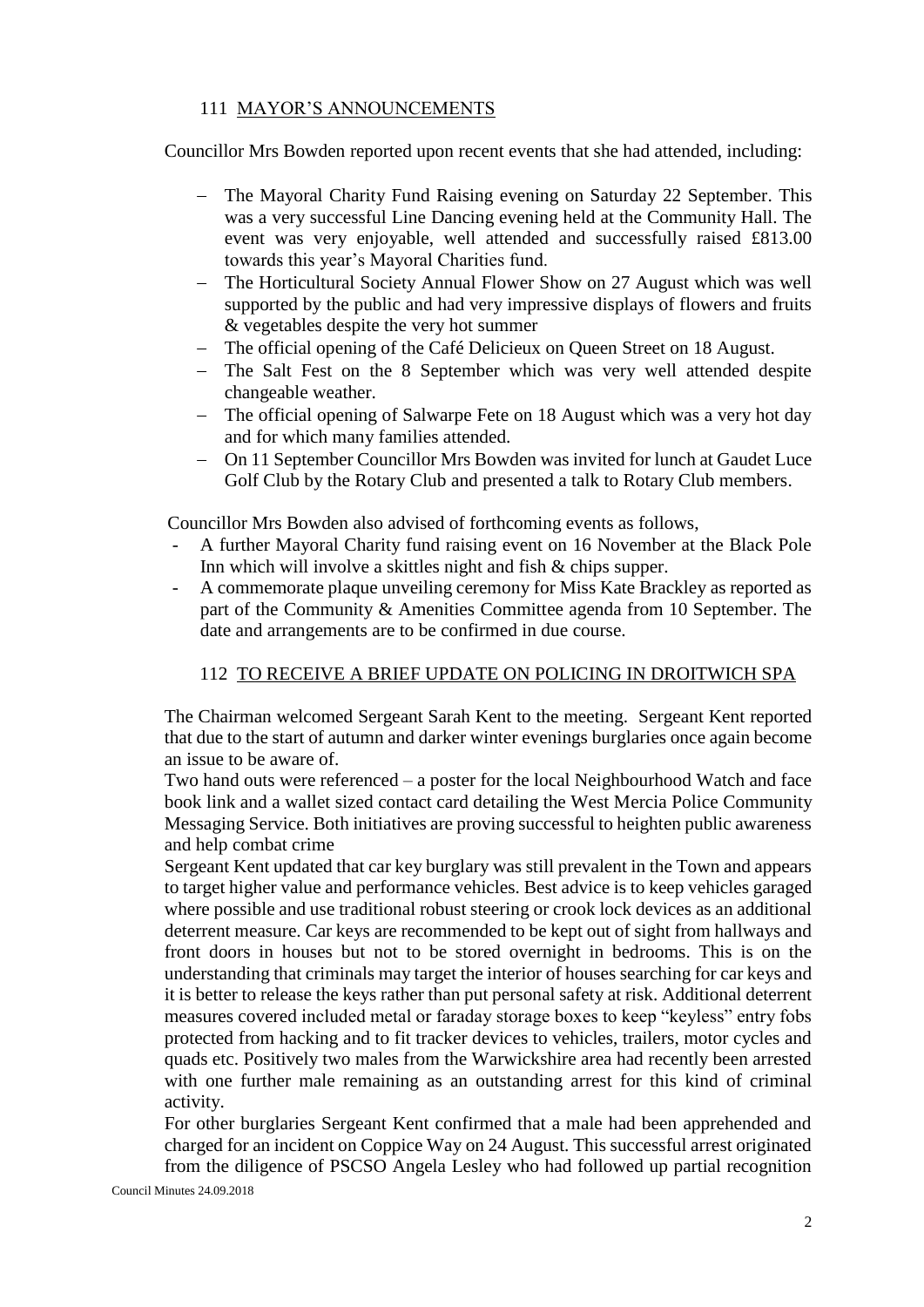of a vehicle type and number plate. With technology support this helped identify the individual who received a 16 week suspended sentence at Court on 27 August. Other successes included an Individual apprehended in a town public house for possession and intent to supply class A drugs. This resulted in a conviction and four and half year custodial sentence with further recovery actions through the Proceeds of Crime Act. On connected matters a cannabis factory had been discovered within a house on Coppice Close.

Sergeant Kent acknowledged the Mayors report regarding Salt Fest on 8 September which had been a busy day with successful engagement with many members of the public. All manner of Police work was covered on the day and Councillor Beale had attended to support with the Neighbourhood Watch campaign.

The recent Malvern Hills and Wychavon District Council Community Safety Awards 2018 Event had recognised PCSO Angela Lesley and the Droitwich Spa West- Safer Neighbourhoods Team. This is a commendable achievement and the Awards Event is open to all partner agencies including the emergency services, health and housing associations.

The Town Clerk made reference to the agenda papers and the accompanying summary of costs attributed to the Spring Meadow public open space area and the illegal occupancy by a Travellers Group between the 10 and 15 June 2018.The Town Clerk differentiated between the costs and explained that £1306.98 related to legal costs and cleaning up of the site from the eviction process, whereas the remaining £12,240.41 was expenditure incurred for upgrading the perimeter boundaries of the Town Council land . The Town Clerk explained that this was a Land Owning Authorities responsibility and as such it is hoped that the measures taken and investment made will sufficiently strengthen and protect the area against similar repeat incidents from happening. It was noted that the article published by the Standard Newspaper on 21 September unfortunately did not present this matter clearly. The Town Clerk thanked Sergeant Kent for her support in handling the Travellers incident which was a difficult experience for everyone involved. Councillor AM Sinton and Councillor Mrs S Harris both proposed a vote of thanks for the Police for their support and thanked the Town Clerks team for their work in resolving these matters.

The Mayor thanked Sergeant Kent for her informative report.

# 113 HIGH SCHOOL – UPDATE FROM HEAD GIRL AND HEAD BOY

Eluned Perkins, Head Girl and Oliver Sinnassamy, Head Boy were welcomed to the meeting. Eluned and Oliver advised of:

- The sixth form had helped with the circulation  $\&$  completion of approximately 250 questionnaires for the Neighbourhood Plan Group during July.
- The Annual Charities Week is being arranged to start on 15 October 2018 with three beneficiary recipient charities comprising St Richards Hospice, Help for Refugees and Papyrus.
- An open evening is planned for prospective students giving an opportunity to visit the school campus, speak with existing students and a show case for various activities, groups and displays with stalls in the main building concourse.
- The Deputy Head has reported being pleased with the GCSE and A level results this summer. For GCSE this is the first set of results scored on the new grading system (1 to 9) and "Progress 8" appears to be higher than the National average results.
- Through the summer  $£1$  million has been spent on improving the school heating and lighting amenities and the Amphitheatre project has now been finished.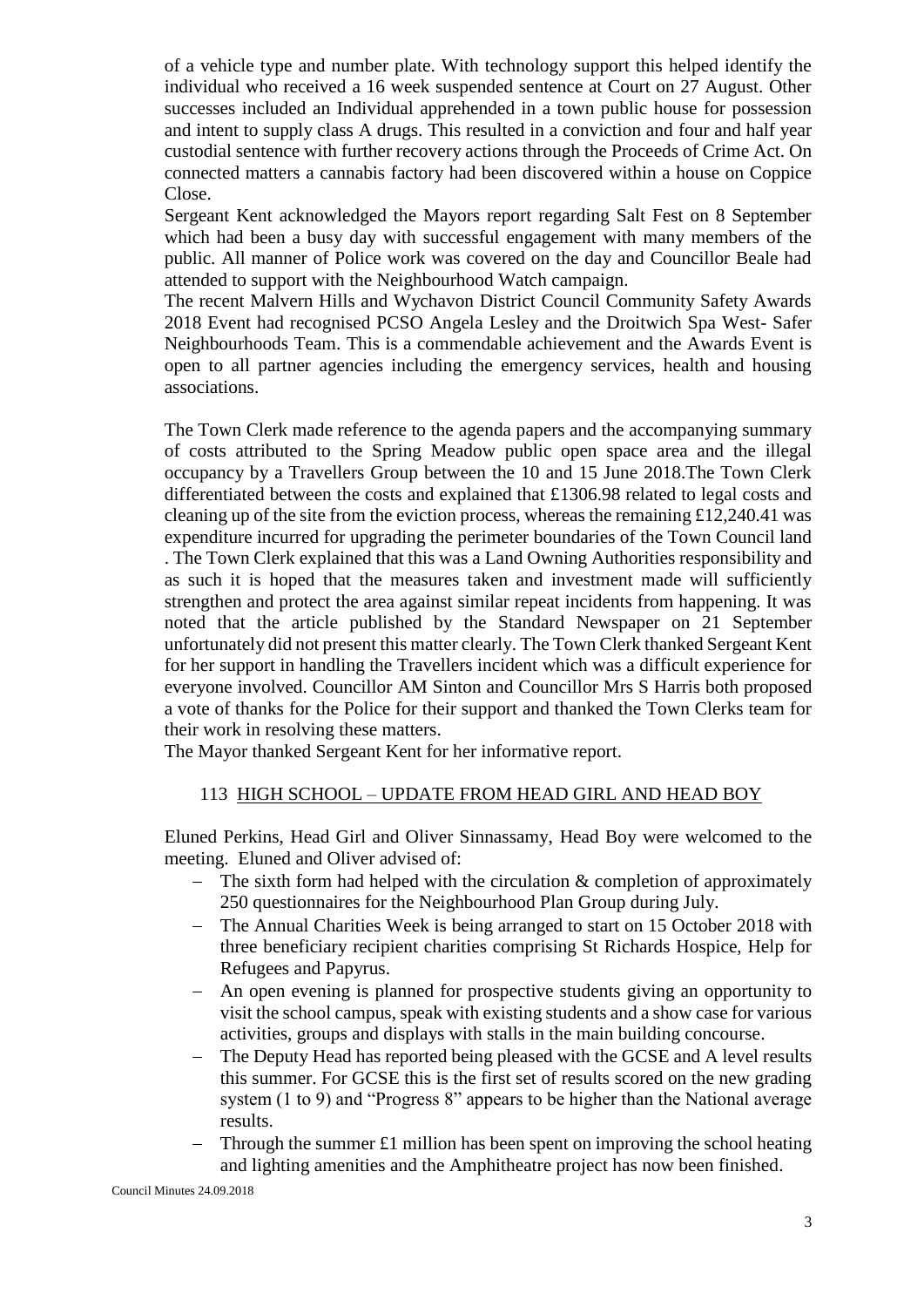Councillor Mrs Bowden thanked Eluned and Oliver for reporting upon the activities at the school so well. Eluned was also commended for her work with the sixth formers helping Wychavon District Council to undertake a questionnaire exercise as part of the current People & Places Initiative. Councillor GR Brookes reminded Council that there is an open evening at 6.00pm on 2 October at St Andrews Hotel in Droitwich Spa for the WDC People & Places project.

Councillor AM Sinton thanked Eluned and Oliver and Councillor A Humphries endorsed this including special mention of their help towards the Neighbourhood Plan Group work.

#### 114. YOUTH COUNCIL – UPDATE FROM YOUTH COUNCILLORS

Katie Bowen updated that no meetings had taken place for Youth Council since the recent beginning of the new Academic Year and as such there was not a lot to report at this early stage. During the summer the Droitwich Spa Arts Festival and Chateau Impney Hill Climb events had been very successful and well supported by the Youth Council. The Youth Day on 14 July in St Andrews Square was a particular highlight and had been an excellent showcase event for all kinds of performing arts and talent within the local community youth age groups.

Following completion of the High School amphitheatre Katie reported that plans are being made for an inaugural outdoor cinema event tentatively scheduled for summer 2019. Councillor Mrs Harris suggested that the Youth Council may wish to consider the film – "Mamma Mia 2" as an option for the production as it is one of her favourite movies. Councillor Mrs Bowden thanked Katie for her informative report.

# 115 TO RECEIVE THE MINUTES OF THE UNDER MENTIONED COMMITTEE MEETINGS

- A) Planning Committee- 2 July 2018
- B) Community & Amenities Meeting -2 July 2018
- C) Planning Committee -30 July 2018.
- D) Resources Committee- 30 July 2018
- E) Planning Committee -10 September 2018
- F) Community & Amenities 10 September 2018

RESOLVED That the minutes of the Committee Meetings listed be confirmed as a correct record and signed by the Chairman.

#### 116 GENERAL DATA PROTECTION REGULATIONS

The Town Clerk made reference to the General Data Protection Regulation full policy Document which had been adopted by the Town Council on 9 April 2018 in preparation for the new General Data Protection Regulation (GDPR) which replaced the longstanding Data Protection Act in May 2018. The new policy significantly tightens up the rules on privacy and disclosure of personal information. The policy was issued to all Councillors in April 2018 at the point of resolution for adoption

.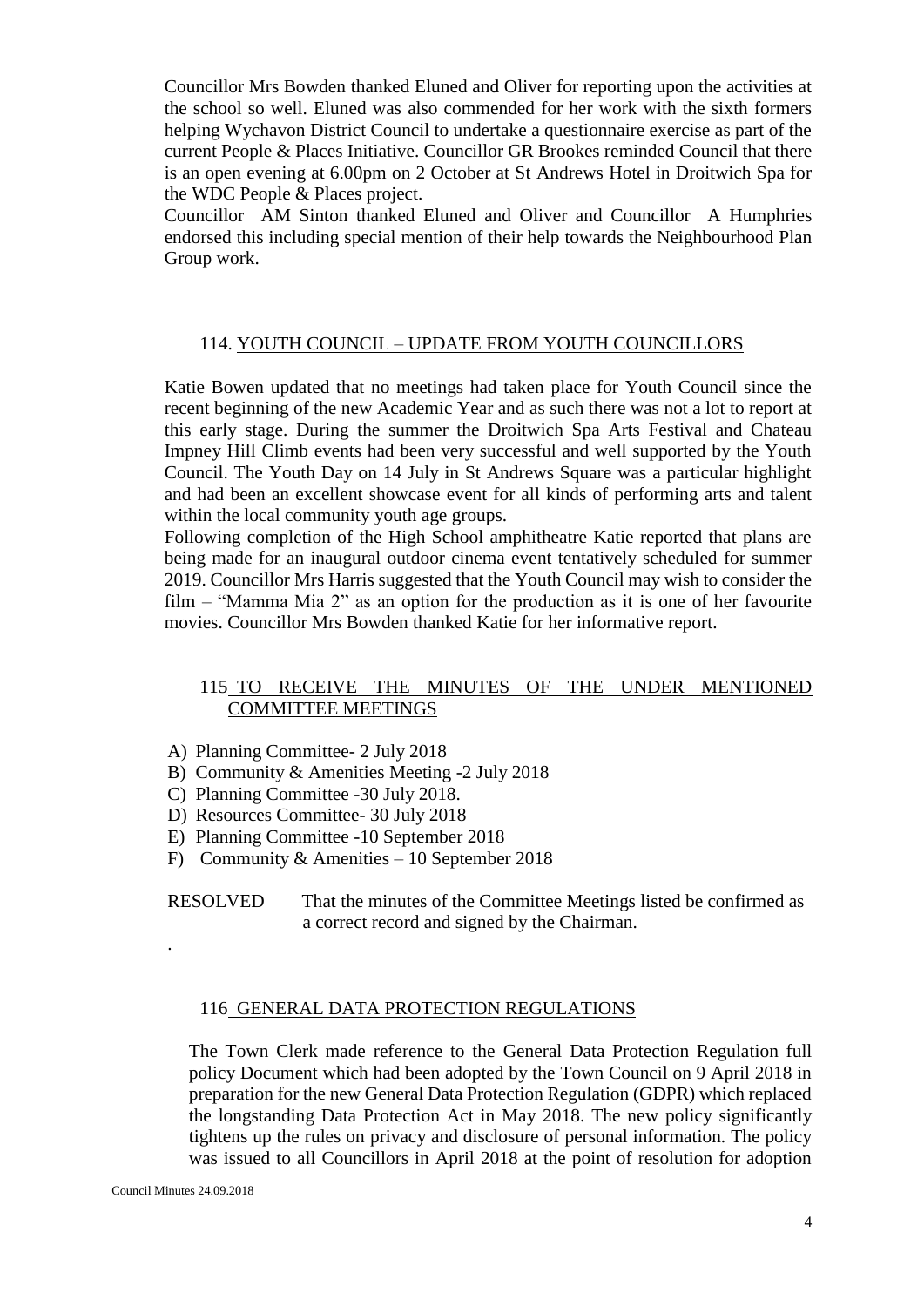and a further copy provided as an advance agenda component (Agenda Item 9) for the Full Council Meeting 24 September 2018. The Town Clerk explained that any breaches of the GDPR will need to be fully investigated as well as possible referral to the Standards Committee for consideration. The Town Clerk further explained that there had been two incidents regarding GDPR over the past few weeks and one of these was incorporated within an ongoing Standards Complaint case.

The Town Clerk emphasised the importance that all Councillors familiarise themselves with the policy and its responsibilities with particular attention towards emails marked "private and confidential" concerning Town Council business being forwarded on to third parties not within the intended circulation list.

RESOLVED That the General Date Protection Regulation (GDPR) and its related Responsibilities are understood and noted.

# 117. WYCHAVON DISTRICT COUNCIL NEW HOMES BONUS

 The Town Clerk made reference to the circulated details from the Wychavon District Council Supporting Communities Event which took place at the Pershore Civic Centre on 5 July 2018. The information included an explanation of the New Homes Bonus (2018-2021) Community Legacy Grant Scheme. This information was also circulated to all Town Councillors on 6 July 2018. The Town Clerk explained that there will be a two stage competitive bidding process in 2018, 2019 & 2020 which is a different aspect to previous similar schemes. Parish and Town Councils have the opportunity to register up to two applications each year of the scheme. Initial expressions of interest are invited before 23 November 2018 and proposals which align with the overall aims of the fund and meet criteria will be invited to submit a full detailed application by 18 January 2019. Members were asked to consider suitable innovative and ambitious capital projects that create a lasting community legacy in order to accord with the expressions of interest and full application timescales.

Councillor WT Moy provisionally requested that the SOBB'S, Lido Park outline planning application project be considered as a possible recipient to benefit from this scheme. The Town Clerk noted this request and suggested that further consideration be made towards additional suitable projects. The Town Clerk also suggested that there was an opportunity at the forthcoming Resources Committee Meeting on 15 October 2018 to consider the New Homes Bonus options further.

RESOLVED That the Wychavon District Council, New Homes Bonus – Community Legacy Grant Scheme details be noted including the expressions of interest & application timescales for the 2018/2019 Municipal Year. Further consideration was noted for the Resources Committee meeting scheduled on 15 October 2018.

## 118. COUNTY COUNCIL MATTERS

Councillor GR Brookes updated that at this stage there was nothing to report.

## 119. DISTRICT COUNCIL MATTERS

Councillor Mrs S Harris advised that meetings at Wychavon District Council were currently resuming after the summer and there was nothing significant to report at this stage.

.

.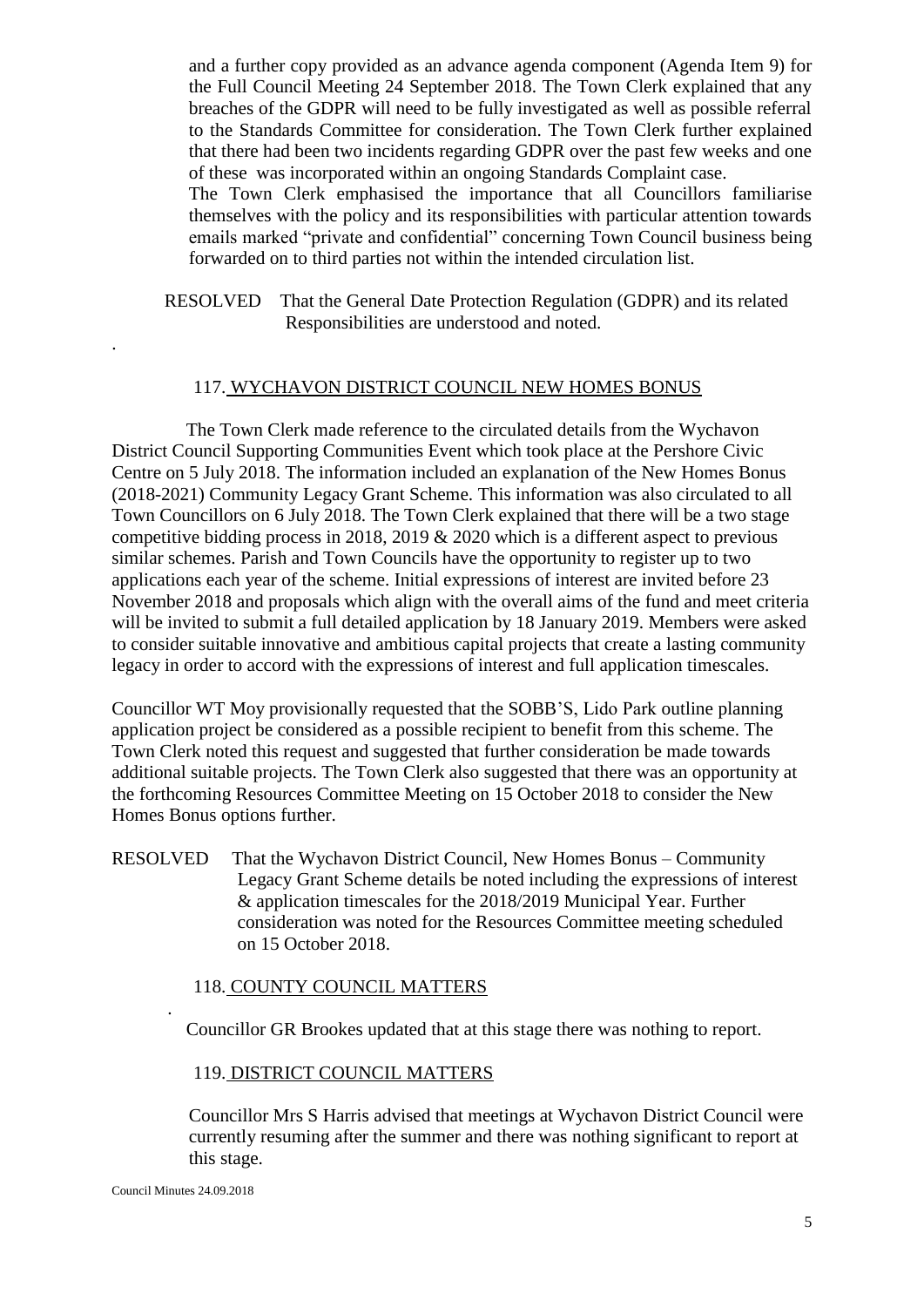# 120.WYCHAVON DISTRICT COUNCIL- THE CHAIRMANS DIAMOND JUBILEE COMMUNITY RECGNITION AWARD 2018/2019

The Town Clerk updated that nominations are now invited to be submitted through the Town Council office for this award no later than Friday 21<sup>st</sup> December 2018. The Town Clerk also advised that two community members names had already been suggested, one each from Councillor Mrs S Harris and Councillor AH Laird.

RESOLVED That the nomination procedure and deadline date for the Wychavon District Council Chairman's, Diamond Jubilee Community Recognition Award 2018/2019 be noted.

#### 121. ACCOUNTS FOR PAYMENT

Creditor Payments were presented to the Council.

RESOLVED That the statement of accounts for payment be received and the expenditure totalling £19,116.96 as now appended be approved and duly passed for payment.

# 122. TO CONSIDER THE EXCLUSION OF THE PUBLIC AND PRESS BY PASSING THE FOLLOWING MOTION

To consider that the press and public be now excluded from the meeting under the provision of the Public Bodies (Admission to Meetings) Act 1960 by virtue of the confidential nature of business about to be transacted which involves financial and legal matters.

RESOLVED That the press and public be now excluded from the meeting under provision of the Public Bodies (Admission to Meetings) Act 1960 by virtue of the confidential nature of the business about to be transacted which involves financial and legal matters.

#### 123. NEIGHBOURHOOD PLAN

To consider the private and confidential email summary which originates from the Droitwich Spa Town Council and Wychavon District Council Liaison Meeting on 20 August 2018. The Town Clerk explained that this summary was circulated marked "private & confidential " to all Town Councillors by email on 6 September and presents 5 possible options forward together with 10 associated issues & risks. In addition a further short summary is provided which presents further consideration points which have emerged after the 20 August 2018 Liaison Meeting.

The Town Clerk updated that Councillor RJ Morris had notified apologies for today's meeting earlier that afternoon and as such had requested the attached statement to be circulated in the meeting and read out. The Town Clerk read out the statement received from Councillor Morris *[statement attached].*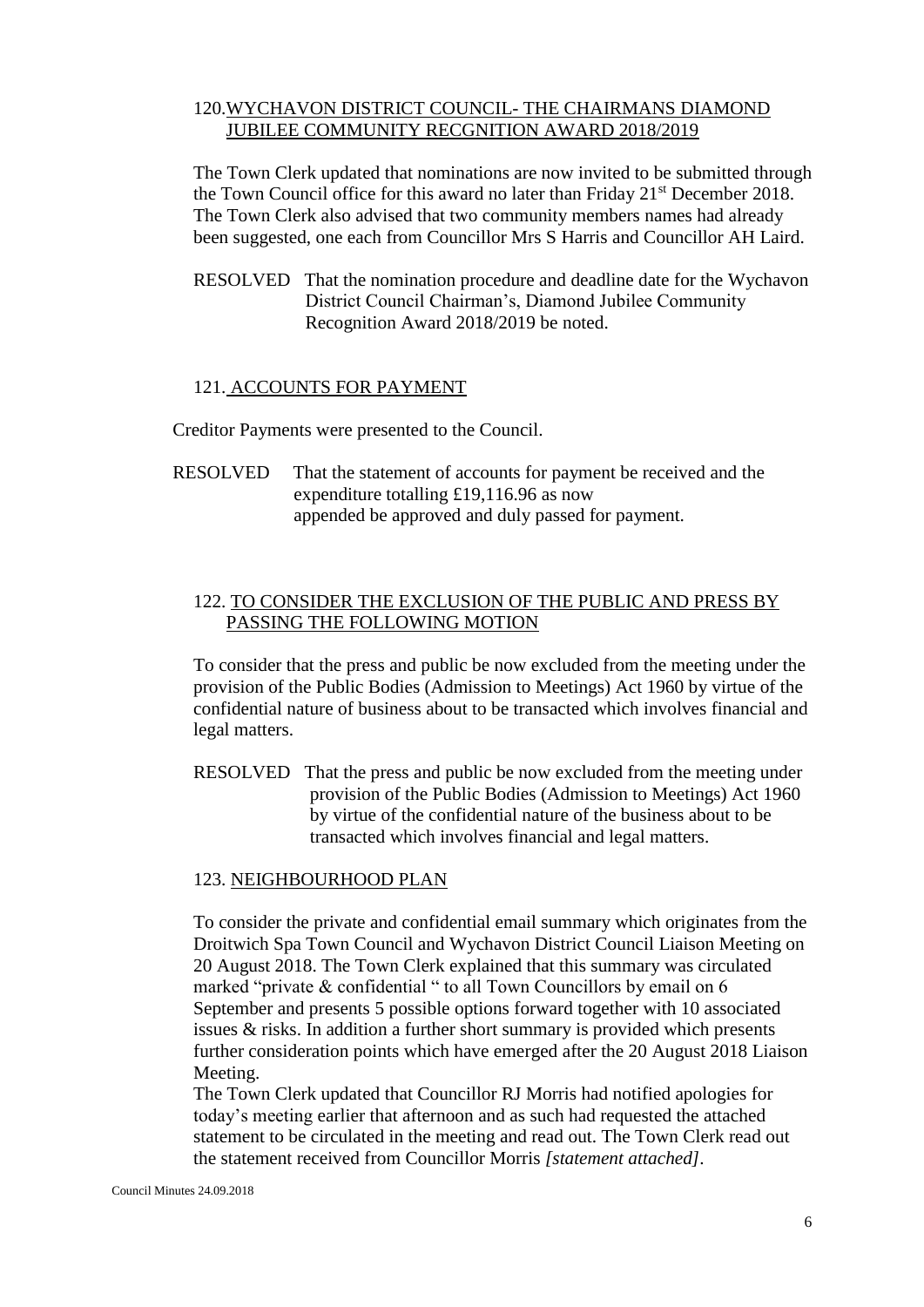Councillor AM Sinton read out the following statement and proposal.

*"Madam Mayor and Fellow Councillors*

*A very wise person once said to me "If you are in a cul-de-sac turn round and get out of it". Such are my feelings about the stalemate that has been reached with the Neighbourhood Plan for Droitwich Spa. I supported it from the outset but it has become very obvious during the summer months that in its present form it is undeliverable. The reasons for this have been well-documented and have presented very ably by our Town Clerk on your purple sheets so I do not propose to go through them all now. Before I propose the motion I should like to state the following however.* 

- *1. I am very aware of the amount of work put into the project by a dedicated team of volunteers and trust this will be noted by the new administration after May 2019 when they decide on the next steps.*
- *2. The Council does not wish to apportion blame for the need to implement this decision on any individual or group of individuals.*
- *3. I have not reached the decision to propose this motion lightly. It is the result of discussions with people whose experience and expertise I respect including the M.D. and Leader of Wychavon District Council, the Professional Consultant and our Town Clerk.*
- *4. I am grateful to the Leader of the Opposition for seconding this motion. He has been a loyal member of the NP group and has reluctantly conceded that it is a necessary outcome in the light of the circumstances.*
- *5. I am very concerned by some of the personal animosity that has been evident during recent months. The motion is not motivated by any such factors but by a considered examination of the present situation. I would ask that if the motion is passed it is accepted by all Councillors as a democratic decision.*

*Madam Mayor I propose the following:*

*The Town Council appreciates and is grateful for the time and hard work that the Droitwich Spa Neighbourhood Plan Group have dedicated to the development of a Neighbourhood Plan for the Town. It also notes the following important constraints.*

*· The time demands imposed by the imminent review of the SWDP. This concern is endorsed by Wychavon District Council.*

*· The pressures on staffing and resources within the Town Council. These are having a detrimental impact on the core business and the development of future projects.*

*· The emerging costs of the project. It is clear that these will exceed the mandate and budget.*

*In view of all these constraints the Town Council recognises that the continuation of the Neighbourhood Plan in its present form is not sustainable. It is therefore proposed,*

*1. That the Neighbourhood Plan project is suspended with immediate effect,*

*2. That the present Town Council recommends to the new administration from May 2019 that they may consider if they so desire to begin the process of developing a Town Plan for Droitwich Spa.*

*3. That the Town Clerk should be requested in consultation with the Emergency Committee of the Town Council to renegotiate contract options with the professional NHP Consultant – Mr Peter Hamilton".*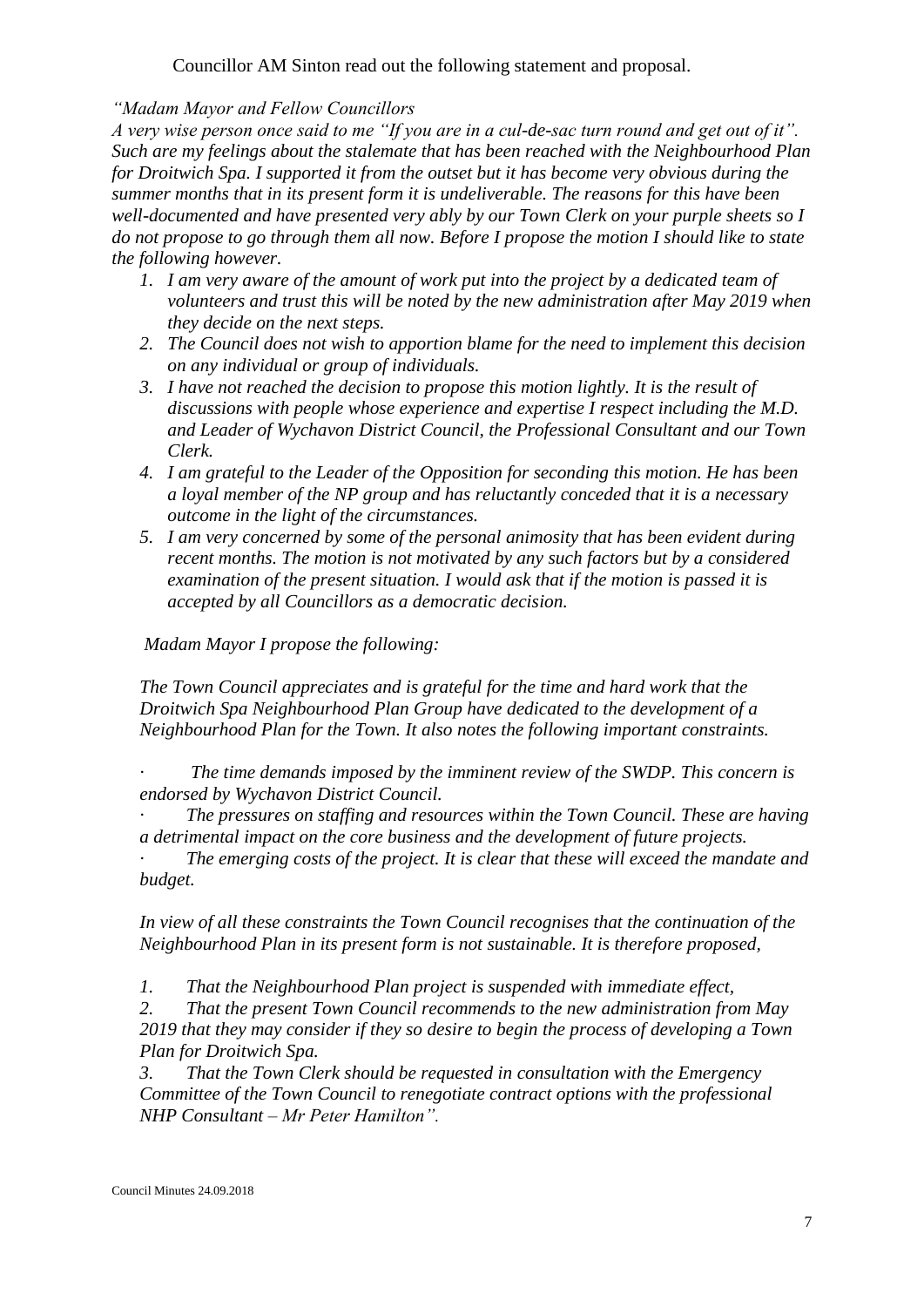Councillor A Humphries read out the following statement and seconded the motion.

*"Mayor, fellow Councillors, Town Clerk I would like to second the motion proposed by Councillor Sinton here today but I do this with a heavy heart.*

*This is not because I don't think this is the right thing to do as, for the reasons Councillor Sinton has put before you, it is. I have a heavy heart on this occasion because, as you all know, I seconded the original motion for the adoption of a Neighbourhood Plan, fully support our town having a Neighbourhood Plan and were than an option before us today that would allow us to have exactly that, I would be supporting it instead.*

*Councillor Sinton has eloquently laid out the reasons for the motion before the Town Council this evening so I do not propose to go over these again. However, the current model we are following is unsustainable in the short term. Financial costs are now beyond what was anticipated and going up as is the use of staff resources added to the plan not now being able to fit in with the timetable linked to the SWDP.*

*It may be that the next administration wants to follow this recommendation or they may not – that is there choice as they are not bound by our decision but I feel it is better for them to have the opportunity to make that choice given the recent history of the Neighbourhood Plan.*

*Service in public office means you are sometimes faced with difficult decisions irrespective of both your personal politics and personal opinions – this is one of those times for me, I feel that, despite what I have previously said to you today, I have to support a motion that is in the best interests of the majority of residents of our town both practically and financially".*

*Councillor Alan Humphries (LLB Hons, PDLP) Leader of the Opposition Droitwich Spa Town Council*

The Town Clerk explained the importance of maintaining a clear and concise exit strategy to communicate the resolution reached. Namely to inform Mr Jack Hegarty – MD, Wychavon District Council , Mr Peter Hamilton – Consultant, Cass Associates and Councillor RJ Morris & Councillor Mrs A Hawkins in their capacities as nominated Town Council Representatives for the Neighbourhood Plan Group ( as well as in their respective positions of Chairman and Vice Chairman of the Neighbourhood Plan Group). This was confirmed to be actioned the following morning [25 September2018].

# RESOLVED

1. That the Neighbourhood Plan project is suspended with immediate effect,

 2. That the present Town Council recommends to the new administration from May 2019 that they may consider if they so desire to begin the process of developing a Town Plan for Droitwich Spa.

 3. That the Town Clerk should be requested in consultation with the Emergency Committee of the Town Council to renegotiate contract options with the professional NHP Consultant – Mr Peter Hamilton.

The meeting ended at 7.20 pm.

Chairman of Council ---------------------- 28 January 2019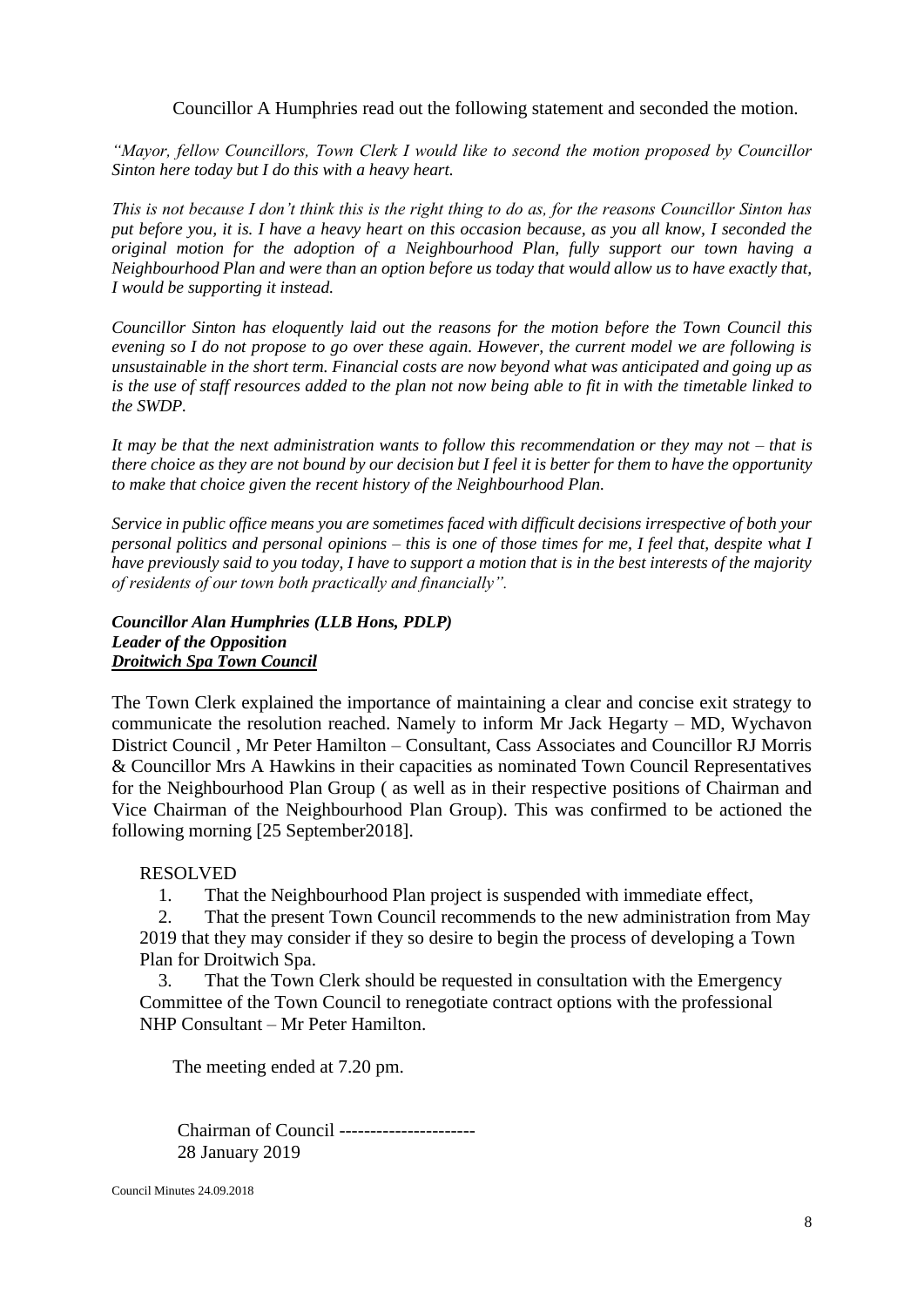#### **Statement received from Councillor RJ Morris**

#### **Droitwich Neighbourhood Plan (DNP)**

You may remember that last December a motion was passed by council to proceed with the DNP with a volunteer consultant and a budget showing no additional cost to Council, this motion was rescinded and in January a new motion passed where the council recruited a consultant and a budget of 30k was to be made available. As Chairman of DNP and Town Council representative I was not involved in the spec or tender In anyway, I was informed who the consultant was. A protocol was drawn up, which I was shown, saying that the Town Clerk and consultant would be responsible for budget and timing arrangements.

In June, after the last council meeting, the Conservative group agreed to hold a workshop (an idea put forward by WDC MD) to consider issues being raised by the Town clerk and councillors. Due to holiday the provisional date for this is Friday 28/9. In order to not involve further costs a 3 month freeze on DNP Management & Steering Meetings was agreed.

I believe we owe our community volunteers and Town to not make decisions regarding the DNP until we have considered all issues at this workshop as agreed in June. This will ensure we are open, thorough and robust in our actions..

My issue with what I believe will be presented this evening is that it has been discussed and decided with no consultation with the DNP group. It has been rushed through whilst myself (chairman) and Angela (Vice chair) have been abroad – it smacks of underhand behaviour.

Whilst I am happy that invaluable DNP volunteer work will not go to waste, a Town Plan has no legal clout. Indeed I started the previous Town Plan c2005 with work from many great volunteers and this amounted to little being done. Droitwich is fed up with false hopes and false promises, this DNP would support protection of green open spaces, historical buildings, document the need for a Brine Baths and a plan to support heritage amongst many other aspects. The plan would be voted on and have legal status on planning activity

I was alerted to our group leaders email whilst on holiday and asked, whatever, that there would not be a motion agreed tonight but discussion with myself, the DNP group and the workshop.

The DNP group believes finances and timings can be managed.

Our Town deserves a plan with clout, legal status that has been developed by our community and means something and builds a vision for our future, so stop this negativity towards it and ensure decisions and concerns are addressed in appropriate way with the involvement of those involved.